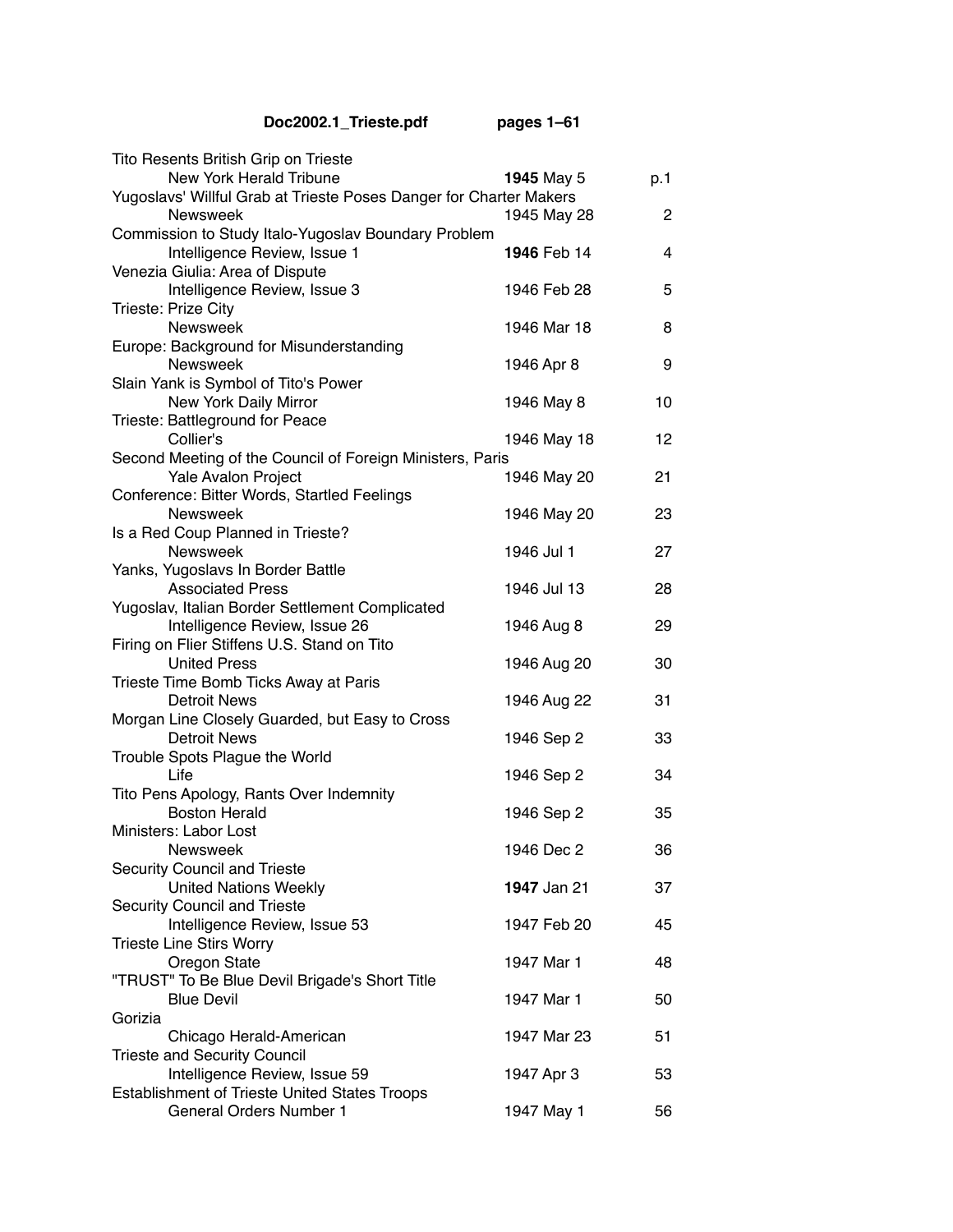| Security Council Considers Trieste Governorship<br><b>United Nations Weekly</b>                      | 1947 July 1        | p.58 |
|------------------------------------------------------------------------------------------------------|--------------------|------|
| Two Years After - Good Ad for Peacetime Army Found in Troops at Trieste<br>The Cleveland Press       | 1947 Aug 19        | 60   |
| Doc2002.2_Trieste.pdf                                                                                | pages 62-127       |      |
| Italian Troops to Face Yugoslavs on New Line                                                         |                    |      |
| <b>Stars and Stripes</b>                                                                             | 1947 Sep 14        | p.62 |
| Italian Peace Treaty in Effect: Troop Movements Begin Today                                          |                    |      |
| Independent Daily Newspaper<br>Yanks Foil Yugo Entry Into Trieste                                    | 1947 Sep 16        | 63   |
| <b>Stars and Stripes</b>                                                                             | 1947 Sep 17        | 64   |
| Burst of Yank Fire at Trieste Halts Tito Men                                                         |                    |      |
| Chicago Daily Tribune                                                                                | 1947 Sep 17        | 66   |
| Men of OP 5 Stop Jugoslav City Entry                                                                 |                    |      |
| <b>Blue Devil</b>                                                                                    | 1947 Sep 19        | 67   |
| Jugoslavs Return 2 Americans on 15 September                                                         |                    |      |
| <b>Blue Devil</b>                                                                                    | 1947 Sep 19        | 69   |
| Congressman Lauds Yanks Who Held Line at Trieste                                                     |                    |      |
| <b>Stars and Stripes</b><br>Series of Touchy Events After R-Day Diplomatically Handled by All of 351 | 1947 Sep 20        | 70   |
| Spearhead                                                                                            | 1947 Sep 24        | 72   |
| G Company Returns, Leaves Pola in Matter of Minutes                                                  |                    |      |
| Spearhead                                                                                            | 1947 Sep 24        | 75   |
| 351st CO Praises Conduct of All Officers and Men                                                     |                    |      |
| Spearhead                                                                                            | 1947 Sep 14        | 76   |
| The First Test: 351 Tradition Holds                                                                  |                    |      |
| Spearhead                                                                                            | 1947 Sep 24        | 77   |
| The Communist Plan for Chaos                                                                         |                    |      |
| <b>Newsweek</b>                                                                                      | 1947 Sep 29        | 77   |
| Out of the Shadows<br>Time                                                                           | 1947 Oct 6         | 79   |
| The Problem of Trieste                                                                               |                    |      |
| Intelligence Review, Issue 92                                                                        | 1947 Nov 20        | 80   |
| Trieste: Fuse of World War III                                                                       |                    |      |
| <b>Saturday Evening Post</b>                                                                         | <b>1948</b> Mar 20 | 82   |
| <b>Tito Expands Trieste Force</b>                                                                    |                    |      |
| New York Journal American                                                                            | 1948 Mar 28        | 90   |
| Italy                                                                                                |                    |      |
| Time                                                                                                 | 1948 Mar 29        | 90   |
| 5000 Gls to Parade in Trieste Army Day<br>New York World Telegram                                    | 1948 Mar 31        |      |
| Trieste to Italy                                                                                     |                    | 92   |
| Life                                                                                                 | 1948 Apr 5         | 92   |
| Yugoslav Zone of Trieste Communized by Tito Forces                                                   |                    |      |
| <b>Christian Science Monitor</b>                                                                     | 1948 May 17        | 93   |
| Italy Scores Yugoslavs in Border Rifts                                                               |                    |      |
| <b>Christian Science Monitor</b>                                                                     | 1948 May 21        | 94   |
| Army Reports Yugos Holding 5 Americans                                                               |                    |      |
| <b>Stars and Stripes</b>                                                                             | 1948 Jun 19        | 96   |
| <b>Yugos Release Detained GIs</b>                                                                    |                    |      |
| <b>Stars and Stripes</b>                                                                             | 1948 Jun 23        | 96   |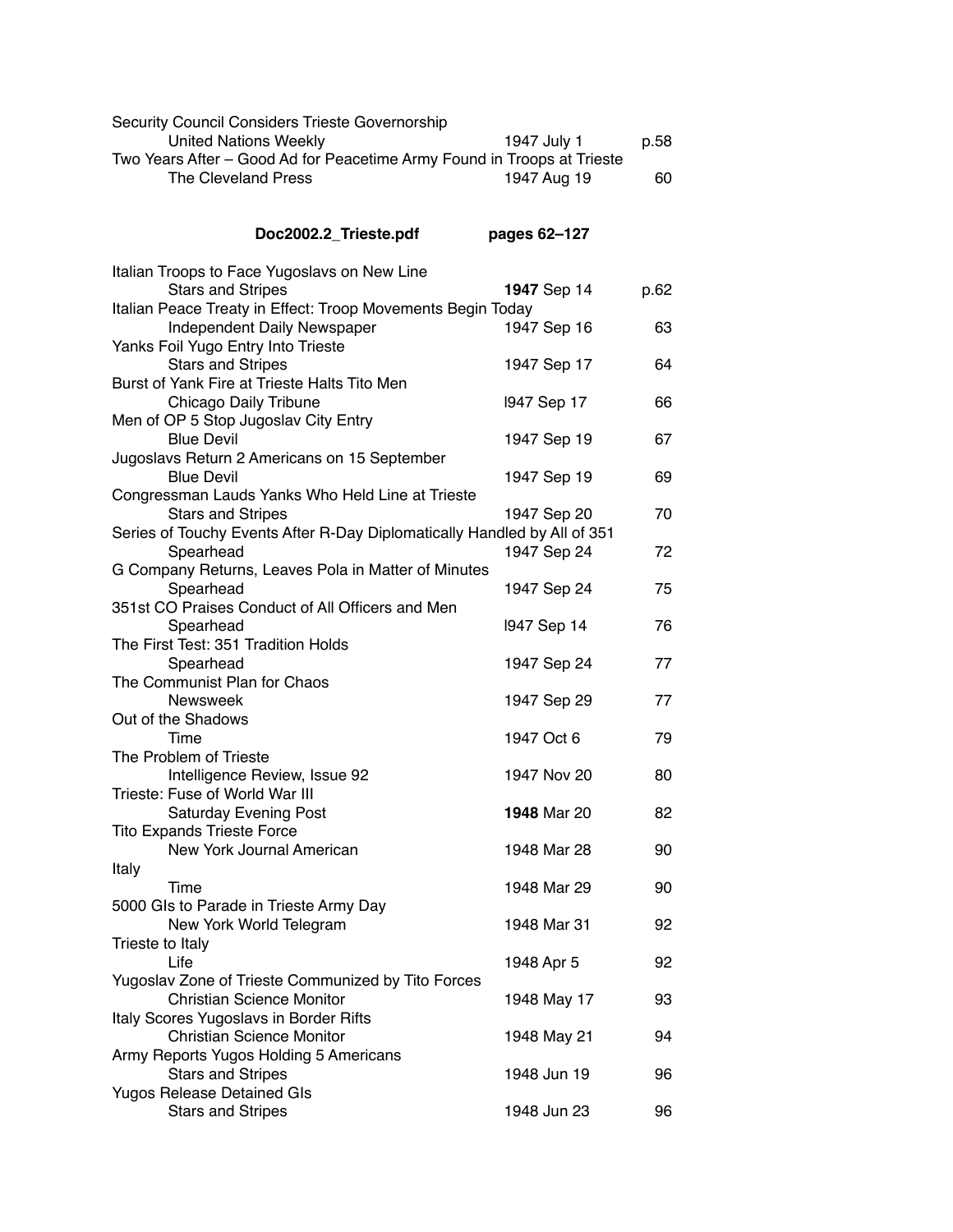| Free Territory of Trieste                                                       |               |       |
|---------------------------------------------------------------------------------|---------------|-------|
| <b>Stars and Stripes</b>                                                        | 1948 Jun 27   | p.96  |
| Tito Puts Russia on Spot With Trieste Charge in UN                              |               |       |
| <b>Christian Science Monitor</b>                                                | 1948 Jul 29   | 97    |
| U.S. Condemn Trieste Setup                                                      |               |       |
| <b>Stars and Stripes</b><br>Letters Reveal Yugos Sought War on Trieste          | 1948 Aug 5    | 98    |
| <b>Stars and Stripes</b>                                                        | 1948 Aug 7    | 98    |
| Soldiers Two                                                                    |               |       |
| This Week                                                                       | 1948 Aug 8    | 99    |
| Communists                                                                      |               |       |
| Time                                                                            | 1948 Sep 6    | 109   |
| Former TRUST CG Receives Citation                                               |               |       |
| <b>Blue Devil</b>                                                               | 1948 Sep 10   | 105   |
| Stalin's Balkan Dilemma<br><b>Christian Science Monitor</b>                     |               | 106   |
| Yugos Seize 3 Britons Near Trieste                                              | 1948 Sep 25   |       |
| <b>Stars and Stripes</b>                                                        | 1948 Nov 4    | 108   |
| UN Shelves Russ Move for Trieste Chief                                          |               |       |
| <b>Stars and Stripes</b>                                                        | 1949 Feb 23   | 109   |
| Know Your Neighbor Trieste                                                      |               |       |
| Troop I&E Bulletin                                                              | 1949 Feb 27   | 109   |
| Peace Treaty Not Workable With Regard to Free Territory                         |               |       |
| Department of State Bulletin                                                    | 1949 Mar 6    | 123   |
| Governorship of Free Territory of Trieste                                       |               | 124   |
| <b>United Nations Weekly</b><br>UK Trieste Soldier Killed By Yugo Border Patrol | 1949 Mar 15   |       |
| <b>Stars and Stripes</b>                                                        | 1949 Jul 13   | 127   |
|                                                                                 |               |       |
|                                                                                 |               |       |
|                                                                                 |               |       |
| Doc2002.3_Trieste.pdf                                                           | pages 128-196 |       |
| Trieste – Choose Your Partner                                                   |               |       |
| Time                                                                            | 1950 May 1    | p.128 |
| Soviet Conduct Makes Settlement of Trieste Problem Impossible                   |               |       |
| Department of State Bulletin                                                    | 1950 Jun 26   | 128   |
| Letter from Trieste                                                             |               |       |
| New Yorker                                                                      | 1950 Oct 21   | 129   |
| Trieste Bomb Jars AMG Headquarters                                              |               |       |
| <b>Associated Press</b>                                                         | 1951 Sep 28   | 136   |
| Offer Half Million Lire for Bombing Information                                 |               |       |
| <b>Blue Devil</b>                                                               | 1951 Oct 21   | 136   |
| Colonel Wheeler Assigned 351 CO<br><b>Blue Devil</b>                            | 1951 Nov 10   | 137   |
| Trieste - City Without a Country                                                |               |       |
| Collier's                                                                       | 1952 Aug 2    | 138   |
| <b>Trouble Spot</b>                                                             |               |       |
| Time                                                                            | 1953 Aug 3    | 145   |
| Tito Demands 'Modifiying' of Trieste Step                                       |               |       |
| <b>Stars and Stripes</b>                                                        | 1953 Oct 19   | 147   |
| 6 Italian, Yugo Divisions Massed on 75-Mile Border                              |               |       |
| <b>Stars and Stripes</b><br>Yank Departure to End Trieste's Military Paradox    | 1953 Oct 21   | 150   |